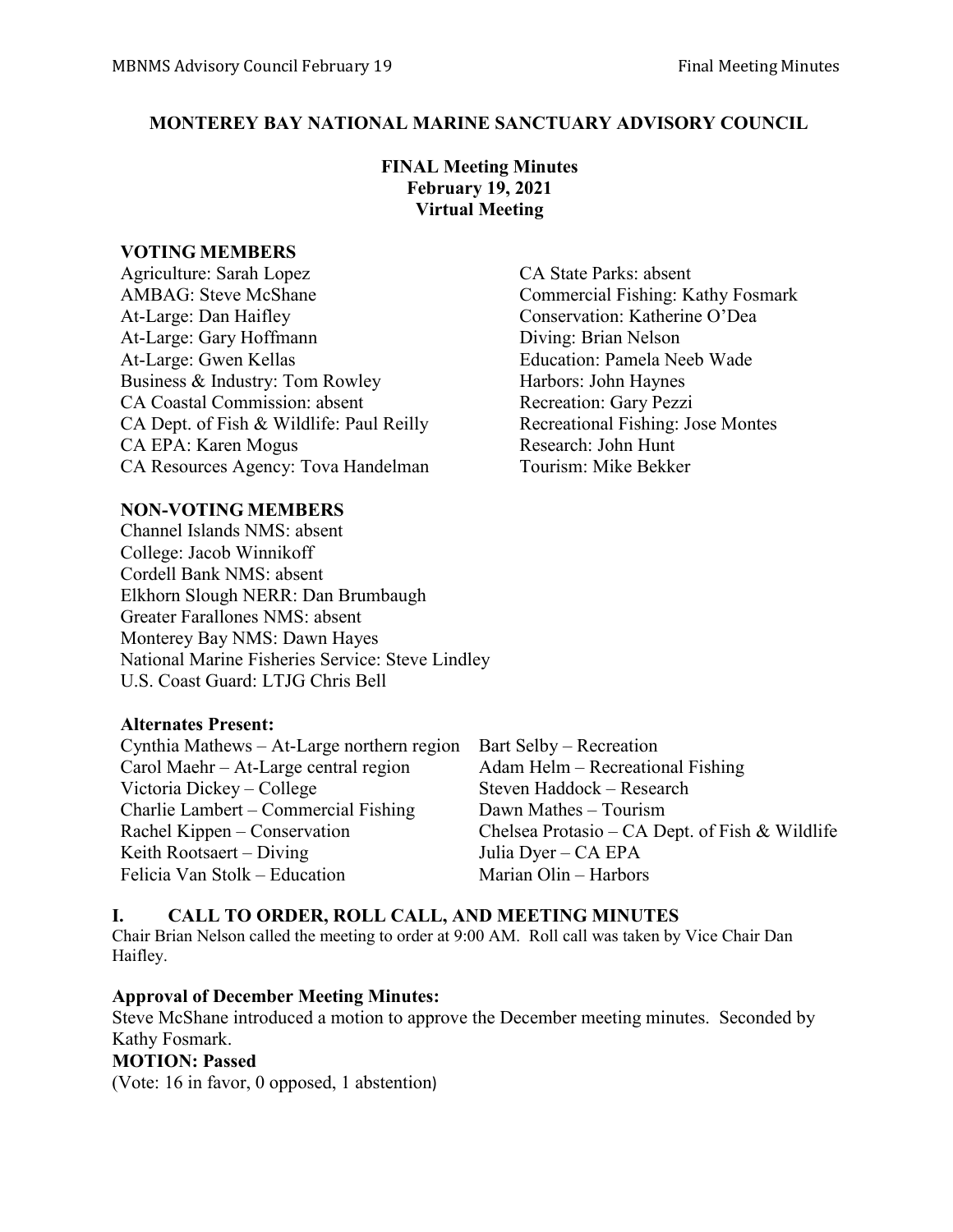Nichole Rodriguez announced recruitment for Agriculture alternate will run March 1 through March 31.

Chair Brian Nelson discussed a letter he sent to California State Parks as a private citizen (not representing the Advisory Council) addressing their attendance at past Advisory Council meetings. He discussed the ways he and others have reached out to State Parks regarding the issue. He proposed to the AC a letter be drafted at the April 2021 AC meeting if contact is not made with California State Parks by then. Dawn Hayes said her goal is to connect with State Parks superintendents prior to the April AC meeting so a letter from the AC will hopefully not be necessary.

# Advisory Council Member Discussion:

Many members shared their support in drafting a letter. It was also mentioned State Parks has been overwhelmed this year and last year due to COVID and an inundation of visitors.

#### **II. STANDING ITEM: MBNMS Superintendent Report**

Education highlights:

Whalefest Monterey highlights – the annual event was virtual and expanded to four nights of programming in January. This year's virtual program was broadcast on Whalefest Monterey's Facebook and YouTube page, as well as local access TV. Chad King contributed a talk on deepsea discoveries of the octopus garden and a whale fall in Davidson Seamount, and Kevin Grant gave a sanctuary update presentation on 2020 activities.

As part of the [National Marine Sanctuaries Webinar Series,](https://sanctuaries.noaa.gov/education/teachers/webinar-series.html) 1083 formal and informal educators, students, and even families registered for the Bioluminescent Blooms presentation given by marine biologist, Dr. Steven Haddock and nature photographer Johnny Chien. The event was cohosted by MBNMS and partner-NGO the O'Neill Sea Odyssey.

MBNMS Salmonscape Exhibit is complete with the addition of its fourth panel. The Salmonscape exhibit was developed and designed in partnership with NOAA's National Marine Fisheries Service (NMFS), U.S. Forest Service and the National Marine Sanctuary Foundation. Several themes, stories and messages about California salmon come together in an interactive exhibit that uses colorful and accurate art by Ray Troll. Designed as a travelling exhibit, this will likely be the SEC through next summer, then it will begin a circuit through partner organizations.

# Research highlights:

Endangered black abalone recovery efforts in Big Sur - based on surveys that occurred just prior to the massive debris flows, hundreds of black abalone are buried and very few will survive. The rescued abalone are being held in running seawater tanks at a local facility and they may either be translocated to an undisturbed location or retained for further research as part of an ongoing program.

The  $33<sup>rd</sup>$  annual Ed Ricketts Memorial Award was presented on the evening of January  $21<sup>st</sup>$  to Dr. Terrie M. Williams, Director of the Center for Marine Mammal Research and Conservation, University of California, Santa Cruz. Dr. Williams provided a lecture entitled, "From 'Doc' and Dogs to Denizens of the Deep: How understanding biological design will save the oceans and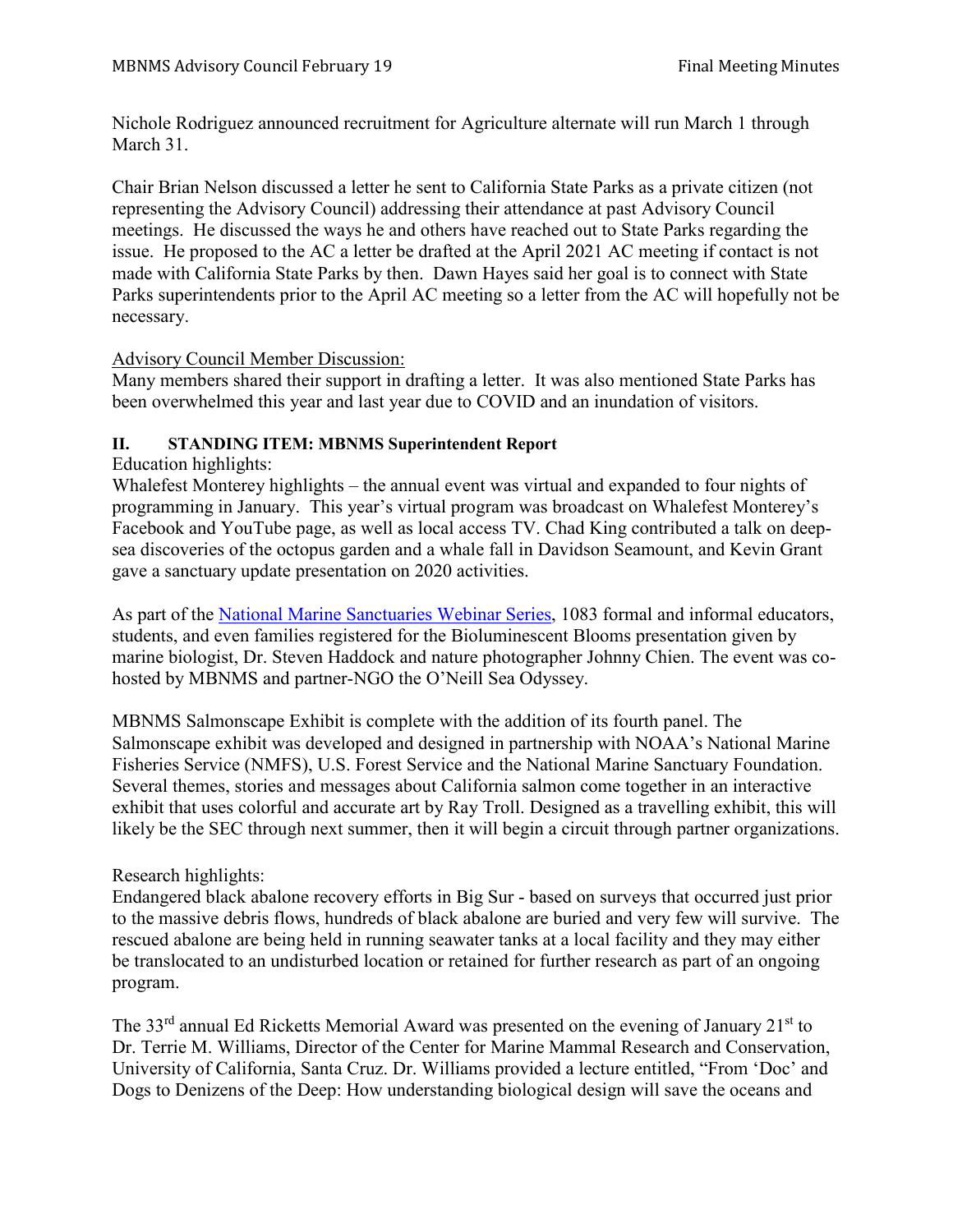ourselves." She presented her collaborative research examining how evolutionary processes in animal design conspire with modern anthropogenic pressures to challenge the survival of marineliving mammals.

Resource Protection highlights:

The Agricultural Water Quality Coordinator for Monterey Bay National Marine Sanctuary presented results from the first CDFA Healthy Soils Grant at the Fibershed Symposium on 11/13/2020. Sixty people attended this live webinar event that included information on CO2 storage in soil through the implementation of agricultural practices.

On January 25 the 39' motorsailer *Bobbie Ann* broke free from a mooring ball in Monterey Harbor due to high winds and seas. The vessel grounded on Del Monte Beach with a reported 150 gallons of diesel fuel on board. The owner took responsibility immediately and hired salvage contractors to take quick action to prevent any environmental harm. On January 26, the boat was still intact and no fuel was thought to have discharged. A towing company was hired to remove the vessel via land. The one mile tow began at 1350 and was complete at 1630. The only environmental impact was a little bottom paint being scraped off the hull as it was drug down the beach. There was no debris at all left behind. Once the vessel was out of the surf zone they were able to remove 100 gallons of diesel fuel which they believe was all the vessel had on board.

Permits:

- Research permit: Drone surveys to assess impacts of wildfire after effects on nearshore rocky intertidal areas
- Research permit: CORC (Consortium on the Ocean's Role in Climate)
- Authorization: Ocean Deposition of Talus from Waddell Bluffs
- Research: Monterey Bay Aquarium Research Institute (MBARI) Unmanned Aircraft Systems (UAS) Program
- Research permit: Monterey Bay Coastal Meteorology: Field Measurements, Technology Development, and Education
- Research permit: Monterey Accelerated Research System (MARS) supplemental research projects not analyzed in the Environmental Impact Report (EIR)/ Environmental Impact Statement (EIS)
- Research permit (multi): Coastal Data Information Program (CDIP) Waverider buoys in MBNMS and CBNMS.
- Assist in Sanctuary Management permit: CAL FIRE San Benito-Monterey Unit Motorized Personal Watercraft (MPWC) Search & Rescue Training

Operations and Administration highlights:

MPR process continues

- All documents in first round of internal clearance
- Conducting agency consultations
- Making edits to the documents as review progresses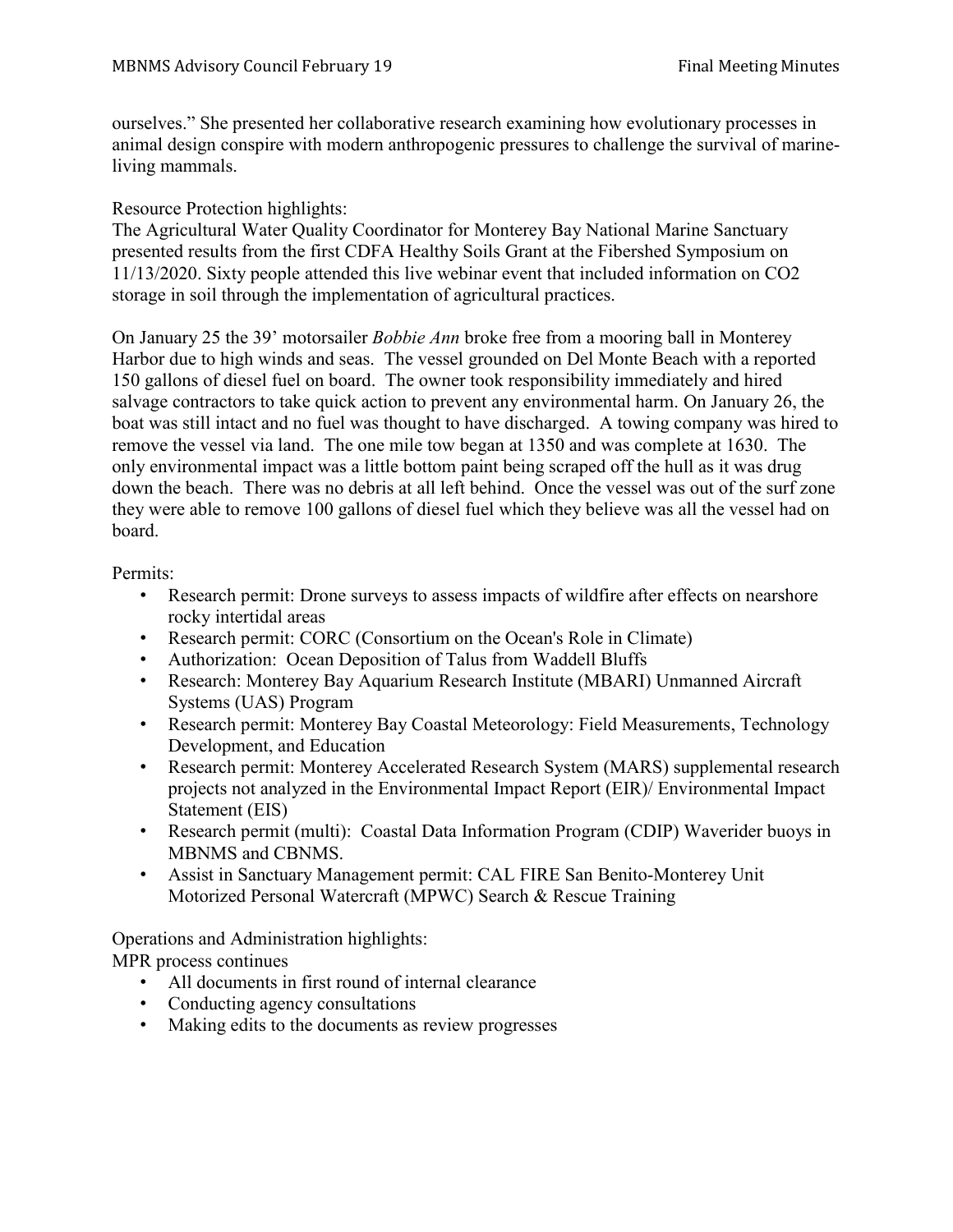# **III. PUBLIC COMMENT FOR ITEMS NOT ON THE AGENDA**

(comment given at the end of the meeting)

Mueller Giesen – what is government doing about human waste and plastic that's going into MBNMS in Santa Cruz from homeless? Why is MBNMS not holding these homeless accountable? Why is the city and county of Santa Cruz being allowed to circumvent same rules and guidelines? Need to be held responsible to same guidelines that any other landlord would be held to. Is MBNMS looking into holding them responsible?

# **IV. ACTION ITEM: Charter Revision**

Brian Nelson, charter review sub-committee member, presented the sub-committee's recommendations. Recommendations included language allowing alternate seat members to apply and serve three consecutive terms as the primary member of that seat. It was also recommended to update the language regarding member recruitment to reflect the current process of recruiting as needed rather than four times per year.

Dan Haifley made a motion to accept the recommendations from the charter review subcommittee. Seconded by Steve McShane.

# **MOTION: Passed**

(Vote: 15 in favor, 1 opposed, 1 abstention)

# Advisory Council Member Discussion:

There were clarifying questions regarding the process of the AC providing informal input to MBNMS as well as the timeline of charter approval and constituencies providing feedback after the charter is approved. It was explained the council is able to provide informal input through informal votes to get a "sense of the body." It was also explained once the charter is approved by the AC, it will be submitted to ONMS Headquarters for approval and therefore feedback will no longer be accepted.

# **V. INFORMATION ITEM: Work Plan**

The Advisory Council reviewed the draft Advisory Council 2021 work plan. The Advisory Council offered a few suggestions on presentations and presenters to add.

| Month | <b>Topic</b>                                                                                                                                                                                                                                                                                                                   | <b>Potential presenters</b>                                                    |
|-------|--------------------------------------------------------------------------------------------------------------------------------------------------------------------------------------------------------------------------------------------------------------------------------------------------------------------------------|--------------------------------------------------------------------------------|
| April | Anomalous environmental conditions have increased the likelihood of<br>fishery - marine mammal interactions, leading to significant impacts on<br>the coastal ecosystem (whale entanglements) and coastal societies (crab<br>fishers).<br>Whale mortality/injury from ship strikes and what sanctuaries are doing<br>about it. | Point Blue or John Calamokidis<br>(Cascadia Research)<br>Sean Hastings (CBNMS) |
|       | Restorative aquaculture in the Sanctuary                                                                                                                                                                                                                                                                                       | Luke Gardner (MLML)                                                            |
|       | Virtual Coffee Talks summary                                                                                                                                                                                                                                                                                                   |                                                                                |
|       | Standing Item: Programmatic update - Education & Outreach                                                                                                                                                                                                                                                                      |                                                                                |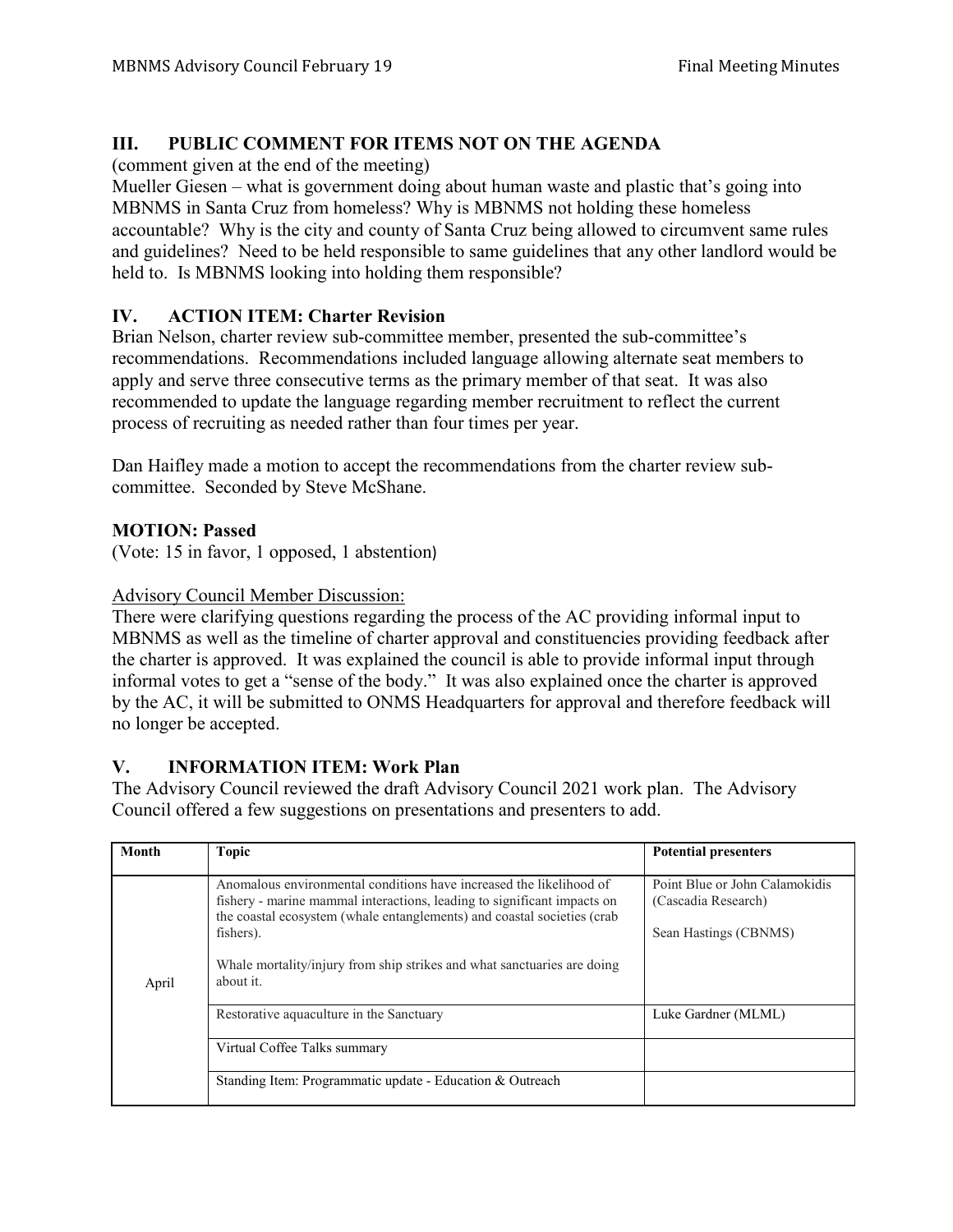|          | Sediment management                                                      | Karen Grimmer/Andrew           |
|----------|--------------------------------------------------------------------------|--------------------------------|
|          |                                                                          | DeVogelaere (MBNMS)            |
|          |                                                                          |                                |
|          | Climate change and adaptation                                            | Sara Hutto (GFNMS)             |
| June     |                                                                          |                                |
|          | Sea level rise - including info on saltwater intrusion                   |                                |
|          |                                                                          | Karen Grimmer/RP team          |
|          | Standing Item: Programmatic update - Resource Protection                 | (MBNMS)                        |
|          |                                                                          |                                |
|          | Presentation from Rec Fishing seat - outreach to the fishing community   | Recreational Fishing seat      |
|          | regarding sanctuary resources.                                           |                                |
|          | Plastic reduction work and working collaboratively with growers and      | Pam Krone (MBNMS)              |
|          | ranchers                                                                 |                                |
| August   |                                                                          |                                |
|          | Results of the water quality monitoring in Areas of Special Biological   | Karen Mogus (CEPA)             |
|          | Significance as required in the Ocean Plan.                              |                                |
|          | Standing Item: Programmatic update - Program Operations                  |                                |
|          |                                                                          |                                |
|          | Kelp restoration/Urchin abatement. Proliferation of unmarketable urchins | Steve Lonhart, Karen Grimmer,  |
| October  | due to starfish die-off has decimated kelp forests within the sanctuary. | Keith Rootsaert, Brian Nelson, |
|          |                                                                          | Mike Escrow                    |
|          | Environmental justice/Racial justice considerations across all work      |                                |
|          |                                                                          |                                |
|          | Potential tribal seat                                                    |                                |
|          |                                                                          |                                |
|          | Standing Item: Programmatic update - Research                            |                                |
| December | Microfiber pollution research                                            | Kyle Van Houtan (MBA)          |
|          |                                                                          |                                |
|          | Ocean pollution prevention                                               |                                |
|          | Decadal review of MPA network                                            | Tova Handelman (CNRA)          |
|          |                                                                          |                                |

# **VI. INFORMATION ITEM: SAC Challenge**

The CA Natural Resources Agency, Commercial Fishing and Education seats all presented the ways in which they communicate with their constituents as well as the ways in which they communicate with fellow AC members and MBNMS staff.

Tove Handelman, CA Natural Resources Agency (CNRA) alternate discussed the agencies priorities including building California's resilience to climate change-driven threats. She discussed a recent CA Executive Order to conserve at least 30% of California's lands and coastal waters by 2030 as well as California's MPA Network. Lastly, Tova presented information regarding the MPA Statewide Leadership Team, which ONMS West Coast Region is a member of. This team ensures communication and collaboration between the agencies and organizations.

Kathy Fosmark, Commercial Fishing primary discussed her role to represent commercial fishing men and women and her support to and from the Alliance of Communities for Sustainable Fisheries as well as many other associations in the industry. She also discussed the various ways she communicates with her constituency including targeted communication as fishing issues arise, talking with California crab fishermen as Dungeness crab issues arise and talking with the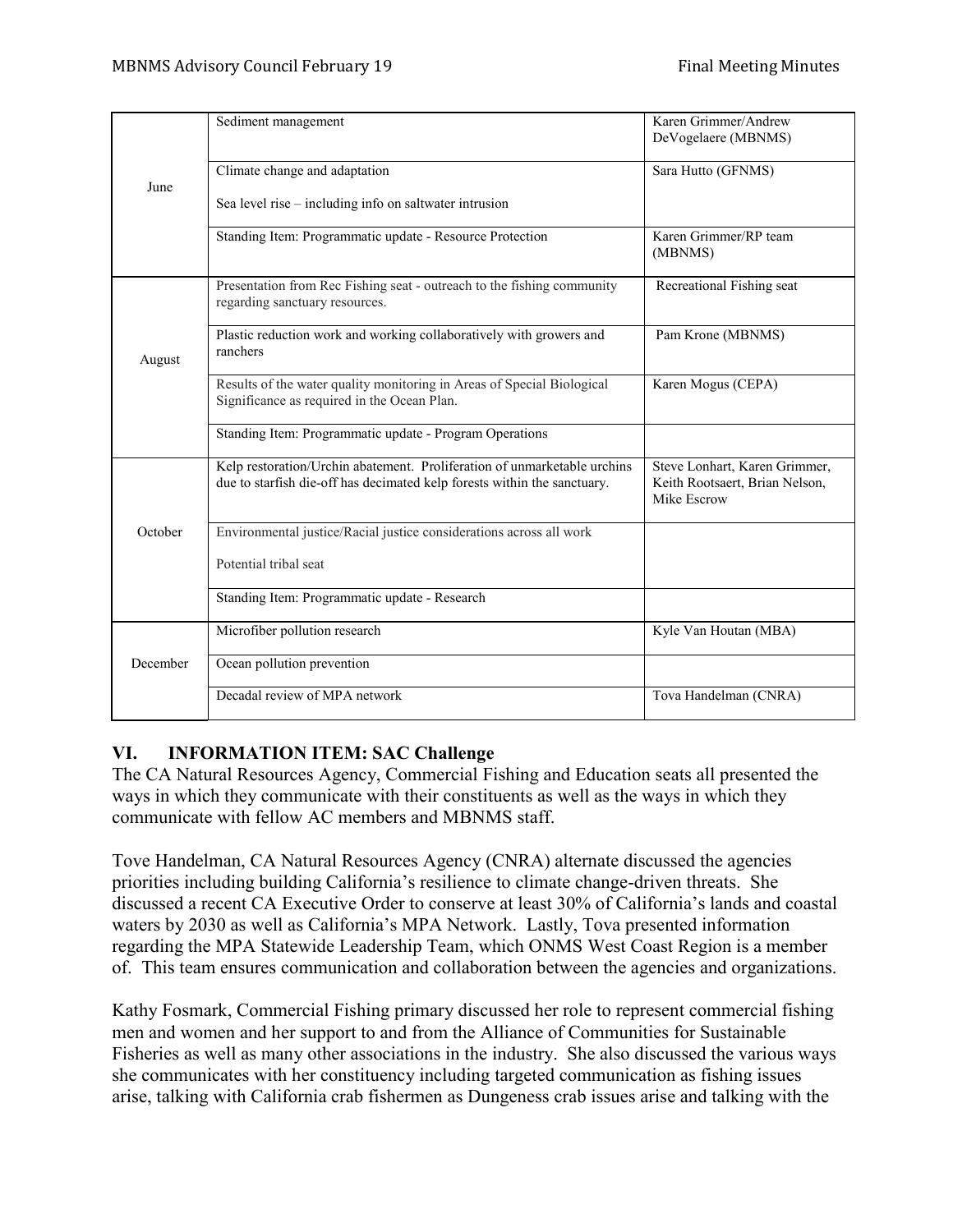Board of Directors of the Alliance of Communities for Sustainable Fisheries. See Appendix A starting on page 8 for full report.

Charlie Lambert, Commercial Fishing alternate added the various ways he communicates with the commercial fishing industry including in person, by phone and through social media. Charlie uses social media platforms (one group consisting of over 11,000 members) to gauge what's going on in the industry. He also talked about his grassroots business and how it allows him to connect with stakeholders.

Pamela Neeb Wade, Education primary and Felicia Van Stolk, Education alternate discussed the ways in which they currently communicate and work with their constituency through various meetings, workshops and events across MBNMS such as Monterey Bay Aquarium Teacher Institute. They also discussed ways they would like to reach out and improve communication with the education community through an Education newsletter using Constant Contact like the Diving and Recreational Fishing newsletter.

It was suggested they consider broadening their reach beyond education in classroom settings. Informal education is also key.

# **VII. INFORMATION ITEM: MPR**

Dawn Hayes presented the results of the draft Management Plan rollout which included 107 comments through public meetings and 52 comments through Regulations.gov. Dawn reviewed the proposed regulatory changes including reducing required conditions to operate MPWC at Mavericks from high surf warning to high surf advisory and clarifying the term *beneficial use* of suitable ocean-dredged material for habitat restoration purposed within MBNMS.

Dawn walked through characterizing the public comment. The majority of comments focused on: need for wildlife and habitat protection; reducing marine debris; opposition to offshore wind energy projects; support for education programs; increasing research and monitoring; research at Davidson Seamount; addressing Climate Change; improving Water Quality; support for MBNMS's stakeholder engagement processes. Topics and issues raised in public comment included: cruise ship discharges; desalination sanctuary permits; multilingual and underrepresented audiences; Chumash Heritage NMS; sea urchin culling; agriculture pesticides; ropeless fishing gear/entanglement prevention; whale ship strikes.

# Advisory Council Member Discussion:

Comment: congrats staff and AC for this massive project and walking it through the system Question: two years in the making by RAP contribution. Was there a lot of modifications based on public comment?

Answer: a lot of modifications. 30% of comments that came in were related to beneficial use. Changed "clean" to "suitable." Tweaks to climate education and multilingual/multi-cultural audience. A table was created showing how things were changed in the MP. When we get further in clearance process, Dawn will share.

Comment: staff did great job during this process

Question: every public comment has to be addressed in this process? Is there responsibility that every comment submitted, NOAA has to address it?

Answer: there isn't a process to accept or not accept a comment. Comments are grouped once received, statement made by MBNMS must encompass comments. All comments are answered. 117 submissions but many had 10-20 topics in each of them.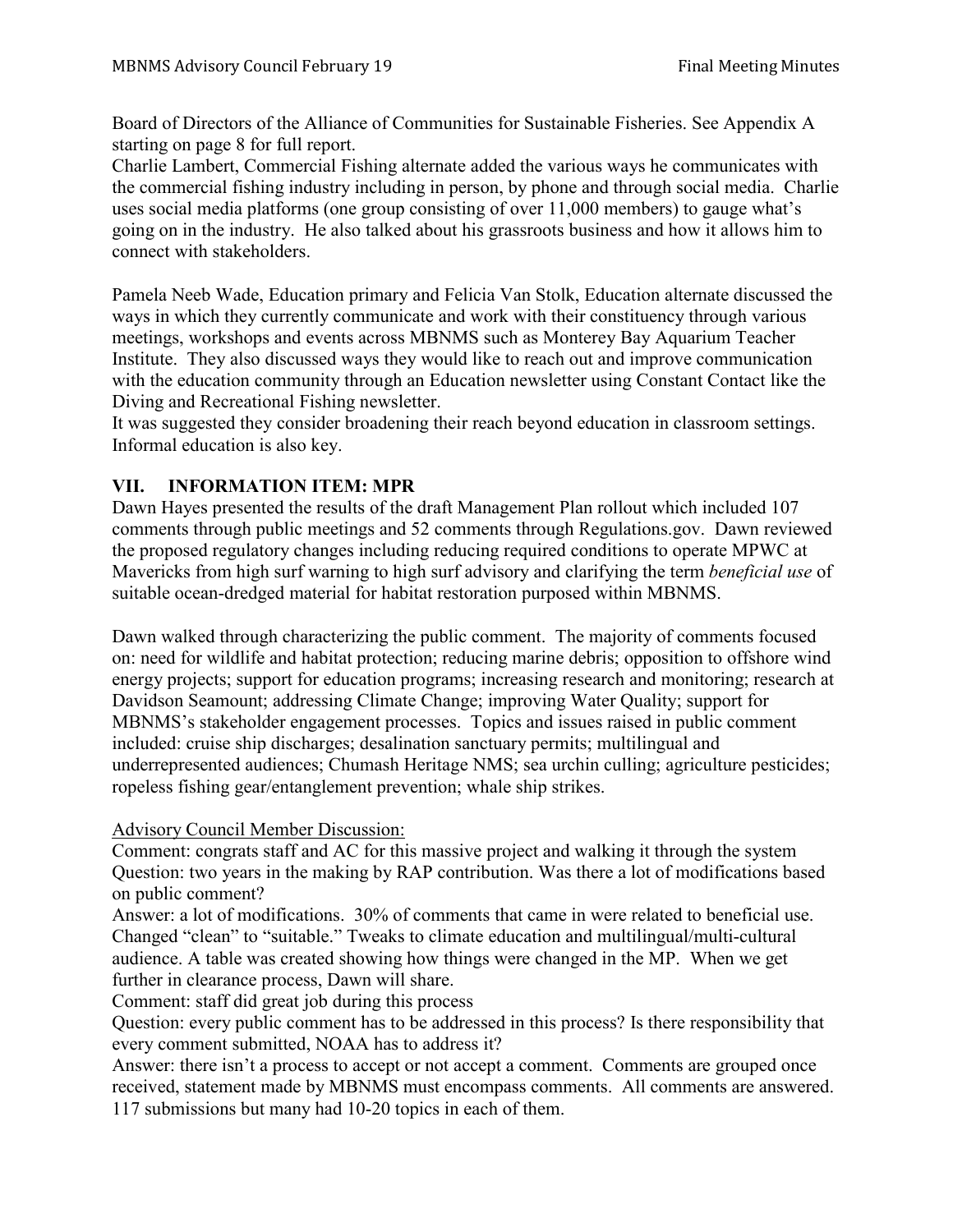Question: how do you resolve opposite viewpoints on an issue?

Answer: there is a response for each of those. The answer will be the same for each "NOAA agrees or doesn't and here's the reason why."

Question: amazingly comprehensive document. Anywhere in the MP are sea otters mentioned as the "canaries in a coal mine?" A multi-agency study was recently released regarding sea otter populations.

Answer: generally covered in Resource Protection Action Plan and Emerging Issues Action Plan. MBNMS has the bandwidth to address as we move on.

Adjourned at 12:17 PM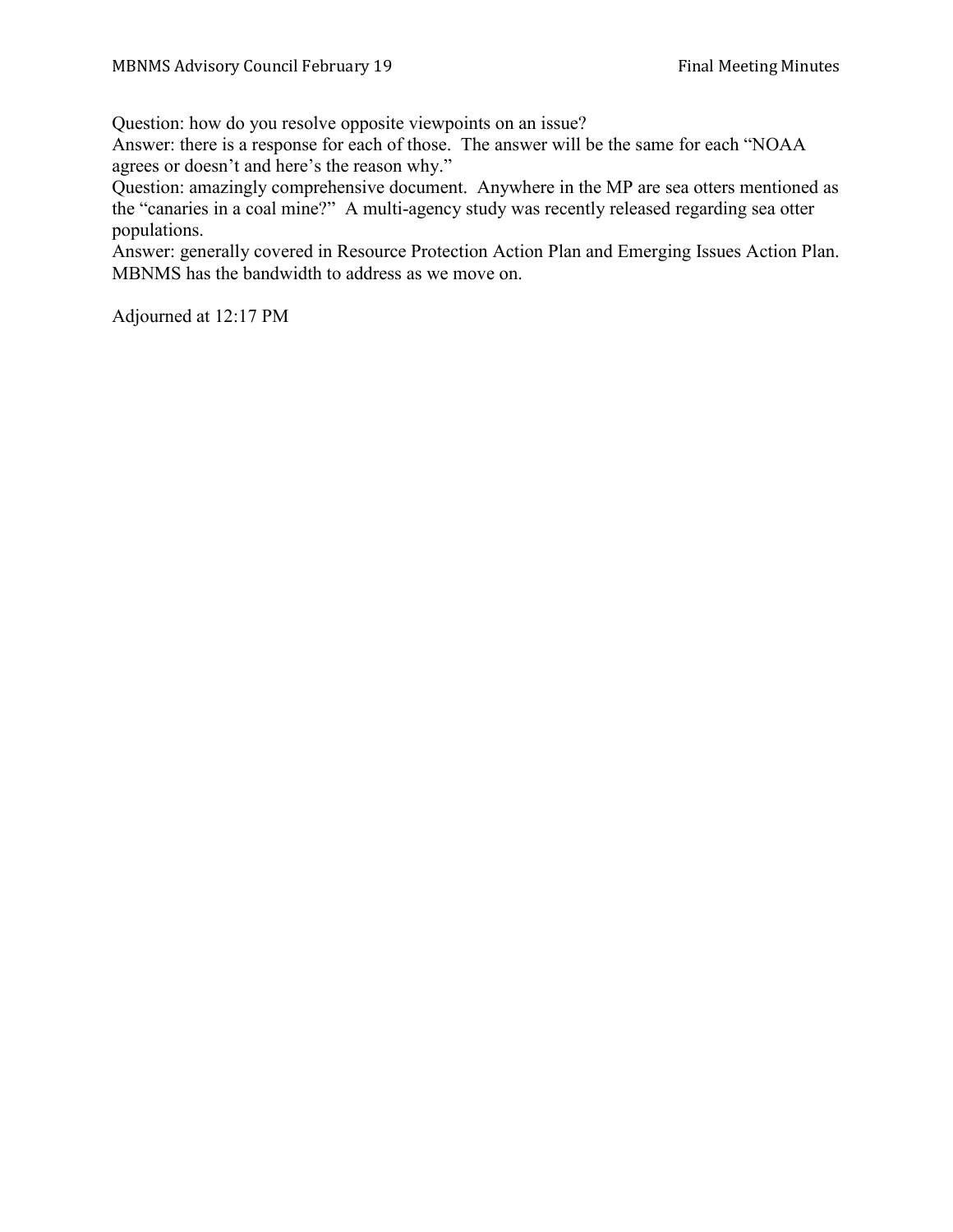# Appendix A

# Remarks of Kathy Fosmark on the Role of the Commercial Fishing Representative on the Monterey Bay Sanctuary's Advisory Council

February 19, 2021

As the Monterey Bay National Marine Sanctuary's Commercial Fishing representative on the SAC, my primary responsibility and role is shared with all SAC members, as stipulated in the National Marine Sanctuaries Act:

"The [Secretary](https://www.law.cornell.edu/definitions/uscode.php?width=840&height=800&iframe=true&def_id=16-USC-1264422296-1050599313&term_occur=999&term_src=title:16:chapter:32:section:1445a) may establish one or more advisory councils to **advise and make recommendations to the [Secretary](https://www.law.cornell.edu/definitions/uscode.php?width=840&height=800&iframe=true&def_id=16-USC-1264422296-1050599313&term_occur=999&term_src=title:16:chapter:32:section:1445a) regarding the designation and management of national marine sanctuaries**."

Congress also said that SAC's will include groups "**interested in the protection and multiple use management of [sanctuary resources.](https://www.law.cornell.edu/definitions/uscode.php?width=840&height=800&iframe=true&def_id=16-USC-132502282-1050599309&term_occur=999&term_src=title:16:chapter:32:section:1445a)"**

Therefore, my role on the SAC is to represent the commercial fishing men and women of the region who utilize Sanctuary waters.

I note that according to Congress, the advice we give to the sanctuary regarding a management decision, or a new sanctuary designation, is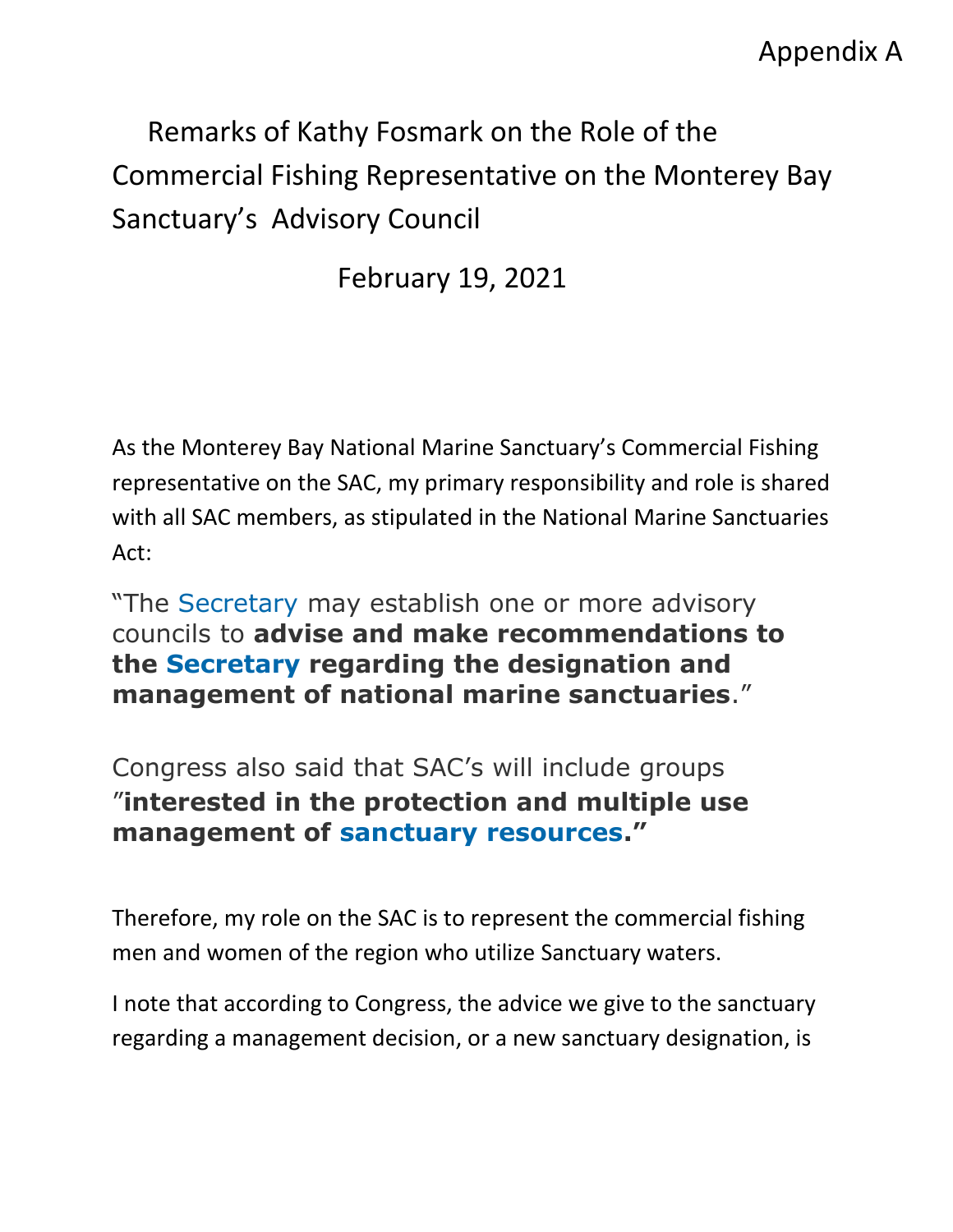framed neutrally: it could be positive—yes, fishermen will support---or negative---fishermen will not support this.

Who are the people and what type of fishing does the SAC commercial fishing seat need to represent? The major fisheries are:

- Groundfish—rock fishes, halibut, soles, sablefish
- Highly Migratory Species—swordfish, tunas
- Coastal Pelagic Species—sardines, anchovies, mackerels, squid
- Salmonoids—several species and steelhead

These are managed largely by the Pacific Fishery Management Council and the National Marine Fisheries Service.

In addition to this, there are state managed fisheries, such as for California halibut, sheepshead, abalone, urchins, and squid. These are managed by the California Fish and Game Commission and the Department of Fish and Wildlife.

Each fishery has its own regulations, vessel type, gear, economics, culture, and habitat and conservation characteristics.

With this in mind, what background should a Commercial Fishing representative have to inform the Sanctuary?

- 1) Direct experience with multiple fisheries
- 2) A history of being active in fishery management
- 3) On-the-record support from the broad region's commercial fishing organizations
- 4) Ideally, knowledge of the history of the relationship between California commercial fishermen and the sanctuary program
- 5) Time to devote to SAC business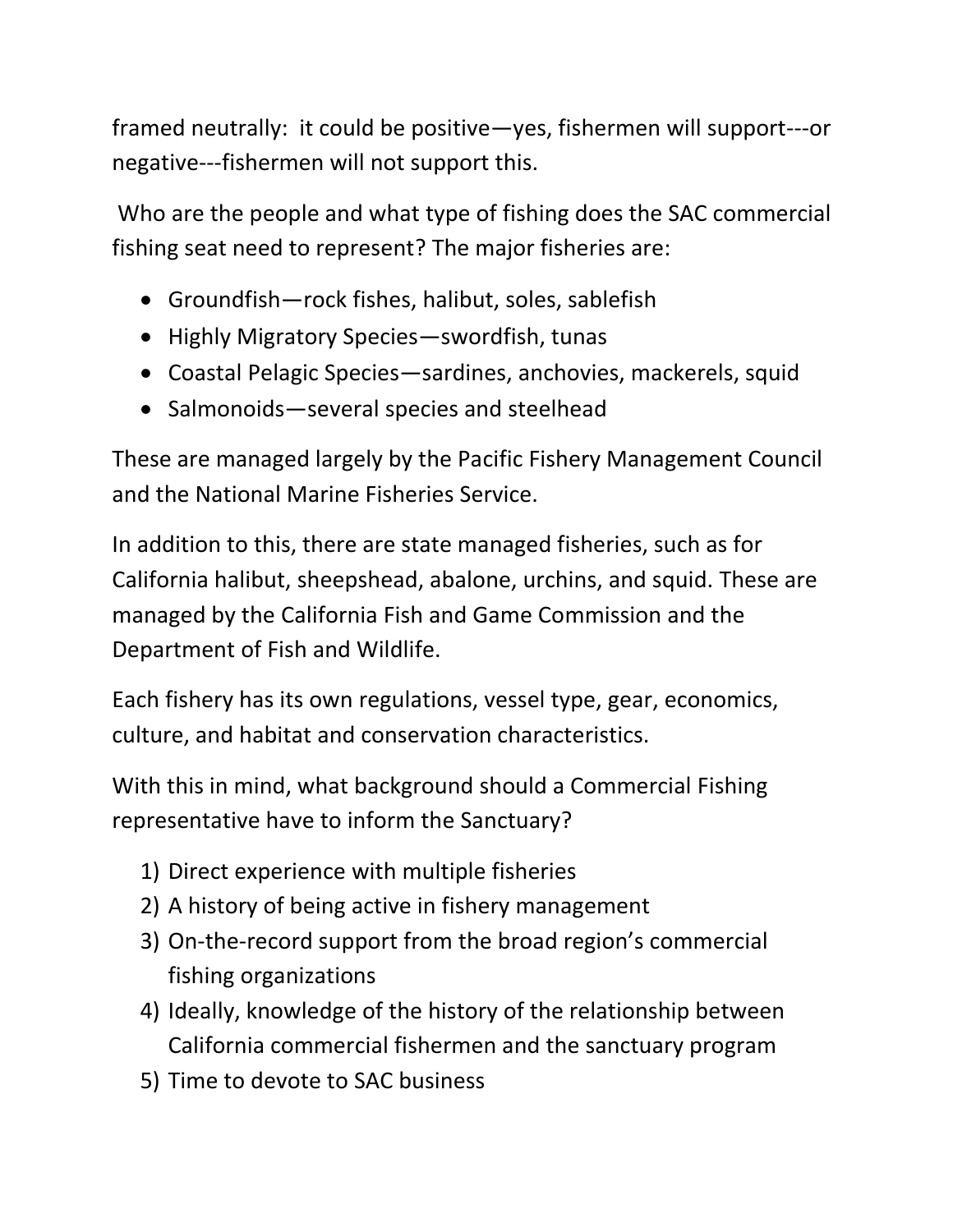Having a representative who has these attributes allows the representative to communicate to, and from, an identified constituency. Hopefully, these are the attributes that a sanctuary superintendent will want also, if he or she is interested in solid representation from this industry.

In my case, when I applied to be the SAC commercial fishing representative, I received formal endorsements from 28 west coast fishing industry organizations. I won't name them all, but this support includes the leaders of the three fishing associations within Monterey Bay; from the California Wetfish Producers Association, representing the state's squid and sardine fishermen; from the Western Fishboat Owners Association, representing the tuna fleet; the Pacific Coast Federation of Fishermen's Associations—the largest organization of commercial fishermen on the west coast; and, of course, from the Alliance of Communities for Sustainable Fisheries, which is a non-profit founded 20 years ago to, among other things, provide a unified for commercial fishermen to the national marine sanctuary program. Alliance community members include the six ports from Half Moon Bay south to Port San Luis.

I am part of a five-generation fishing family in the region. My late husband and I fished for salmon, swordfish, crab, albacore, and rockfishes, so I am very familiar with those fisheries and how they are managed. My two sons both have active fishing businesses. I served the Pacific Fishery Management Council for many years, first on its advisory committees, then as a member of the council, nominated by the governor and appointed by the US Secretary of Commerce.